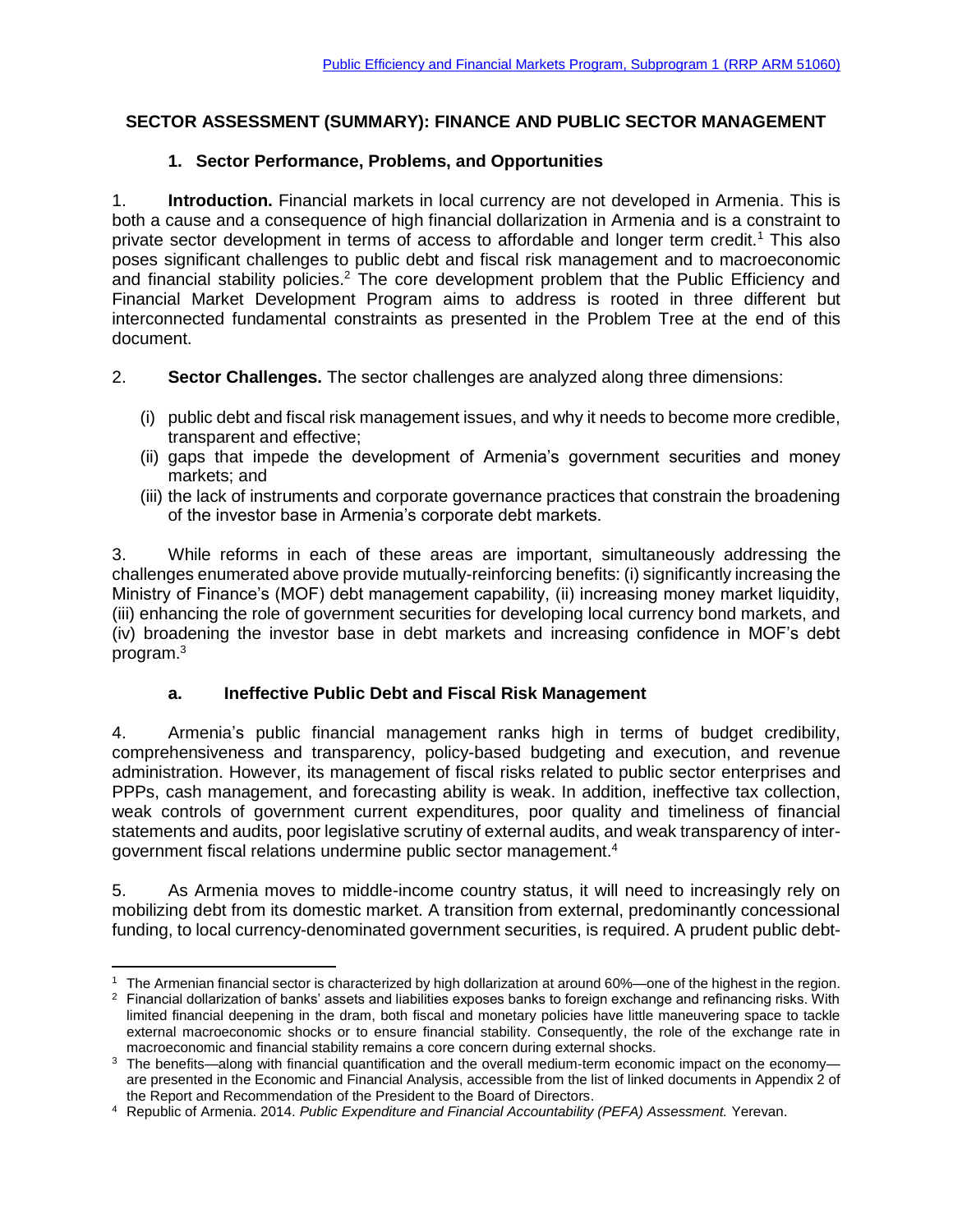management policy is thus needed to ensure that the government's financing needs are met at a low cost and at a manageable foreign-exchange risk exposure. In addition, government debt management needs to be strengthened in the areas of operational risk management and transparency regarding medium-term objectives. As the government aims to attract private expertise and capital for the provision of public services and infrastructure, a robust policy framework for fiscally-sustainable PPPs needs to be established. A PPP pipeline will introduce contingent liabilities with fiscal significance, but for which there is still no vetting mechanism nor any established methodologies for risk assessment and management. <sup>5</sup> Current PPP-related risks in Armenia are not well identified or managed. As the PPP development and decision-making process is fragmented across ministries, this exposes them to the risk of entering into new contracts without an accurate assessment of value-for-money, affordability, or fiscal risk.

## **b. Weak Government Securities Issuance and Management Practices, and Incomplete Infrastructure for Money Markets.**

6. The lack of developed money markets exposes financial sector stakeholders in Armenia to liquidity risks and hinders the emergence of a sovereign yield curve in local currency (dram), a key public debt securities market cornerstone crucial for the efficient pricing and liquidity of all AMD financial instruments in the financial sector. The nascent stage of the government securities market also impedes the development of the money markets.

7. **Under-developed money markets.** Unsecured interbank transactions are minimal as banks perceive counterparty risk as high. Also, secured interbank trading is limited, reflecting a lack of effective "collateralized" instruments, and the currently shallow and volatile secondary market in Treasury-bills (T-bill). Over-subscribed T-bill auctions and "hold-to-maturity" behavior of buyers reflects such shortage.<sup>6</sup>

8. While the MOF needs to review its T-bill program in the context of its public debt strategy in order to ascertain the volumes that could also support money-market development, promoting less credit intensive products such as standardized tri-party repurchase agreements (also known as repos) and other derivatives will be an important step towards the development of moneymarkets.<sup>7</sup> The few interbank repo transactions so far carried out in Armenia are based on nonstandardized contracts that involve high transaction costs. The absence of settlement finality, netting, and of standard repo documentation has also reduced the "secured" nature of these interbank contracts. Ongoing efforts to establish the legal and regulatory framework for improving secured interbank trading and financial derivatives via a Global Master Repurchase Agreement for repos constitute important reform steps. In addition, addressing key IT and institutional gaps in interbank repo settlement and collateral management can be of major significance in this regard. The expected boost to secured interbank trading that can result from these reforms could spillover further to the government securities market and help promote yield curve development.

9. **Illiquid government securities market.** The past dependence of the public sector on foreign-currency denominated debt in Armenia makes it very vulnerable to exchange rate movements.<sup>8</sup> In the future, Armenia will have to increasingly rely on mobilizing debt resources from its own, albeit still-nascent, domestic public debt securities market. This is also a key step

 $\overline{\phantom{a}}$ <sup>5</sup> Depending on how PPP contracts are structured, they can have direct liabilities (e.g., fixed payments), contingent liabilities (e.g., payments if a risk occurs), and implicit service delivery risks to the government.

<sup>&</sup>lt;sup>6</sup> There is strong demand in all MOF securities primary auctions and oversubscribed by 2-4 times.

 $7$  T-bills are issued in regular sufficient fixed volumes to provide investors with a regular supply of short-term T-bills to meet their demand for a short-term, low risk liquid instrument, and to support secondary market trading.

<sup>8</sup> Government foreign debt is around 80% of total borrowing (the maximum under the medium-term debt strategy).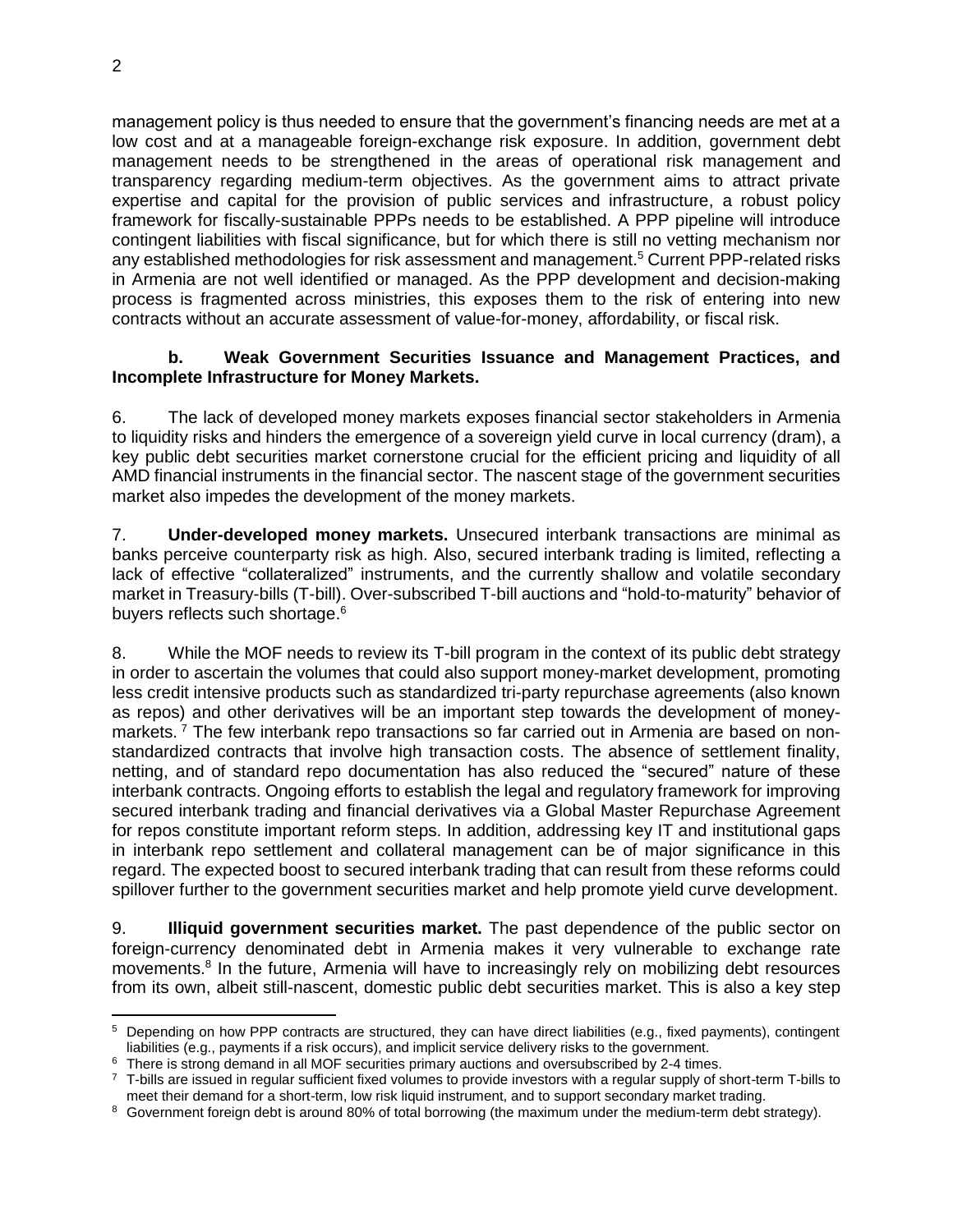towards financial markets development in Armenia. Specifically, the structuring of public debt issuance is of enormous importance in (i) actually making the government securities market more liquid over time, thereby providing better investment opportunities to financial institutions, pension and other investment funds, and retail investors; and (ii) establishing reliable pricing benchmarks for private debt and equity markets to take off. Since 2013, MOF has diversified its foreign currency borrowing portfolio to include Eurobond issues which make up around 23% of the foreign debt. Domestic debt as a percent of total debt has increased from 15% in 2014 to 20% in 2015, and plateaued at this level. Secondary market trading is low, affecting the price-discovery and further lowering investors' appetite. MOF's domestic debt portfolio will need to increase along with reforms to promote increases in trading liquidity and bid–ask quoting reliability. The opportunity to reduce MOF's foreign currency risk through future expansion of the domestic funding program needs to be considered in Armenia's debt strategy.

10. Currently, the MOF issues long term bonds, medium term notes, and T-bills based on a published issuance calendar. MOF has to establish benchmark maturities in all securities (including T-bills) using regular issuances and bond switch operations to manage large maturities and rollover risk. Further reforms are needed to improve debt management and increase debt program transparency. Ongoing reform efforts to introduce a new, performance-based, primary dealers' system with market-making responsibilities can be a crucial step forward. This will promote predictability and investor confidence and is likely to underpin future demand growth for government securities. Reforms have also been implemented to establish an internet-based facility for domestic retail investors to invest in retail government securities. This technology opens access and lowers the transaction costs for retail investors and provides scope for retail funding of government debt to increase above the current level of 0.4% of the total domestic debt.

### **c. Lack of instruments, corporate transparency, and low investor confidence in corporate governance.**

11. The corporate debt market is under developed. In addition to lack of public debt benchmarks that would serve as a basis for pricing private debt,<sup>9</sup> there are only a few institutional investors in Armenia, such as pension funds and insurance companies, investing in the domestic capital market. As a result, savings are not effectively channeled from the public to the capital market through institutional investors into the economy and into productive investments. Also, there is a lack of protection in law for borrowers and investors as the legal framework is incomplete for new types of securities that could encourage private equity development. A lack of trust in corporate governance and in transparency and accuracy of companies' accounts and audit practices also inhibits investors. The government has undertaken to draft legislation to address these gaps by introducing new security types, improving consumer and investor protection, and strengthening corporate transparency and financial market practices. Lastly, foreign investors are reluctant to invest in dram assets as there is no forward foreign exchange market to hedge currency risk, and a low-risk liquid instrument (T-bill) to hold dram funds. Foreign investor holdings comprise only 0.2% of government securities. Parliament is approving the necessary law and amendments that will allow the Central Bank of Armenia to develop the foreign exchange forwards market.

l

**<sup>9</sup>** A key prerequisite for the development of the capital markets is a deep transparent yield curve for government securities that sets the risk-free rate in the economy for longer maturities which serves as a benchmark for pricing private debt.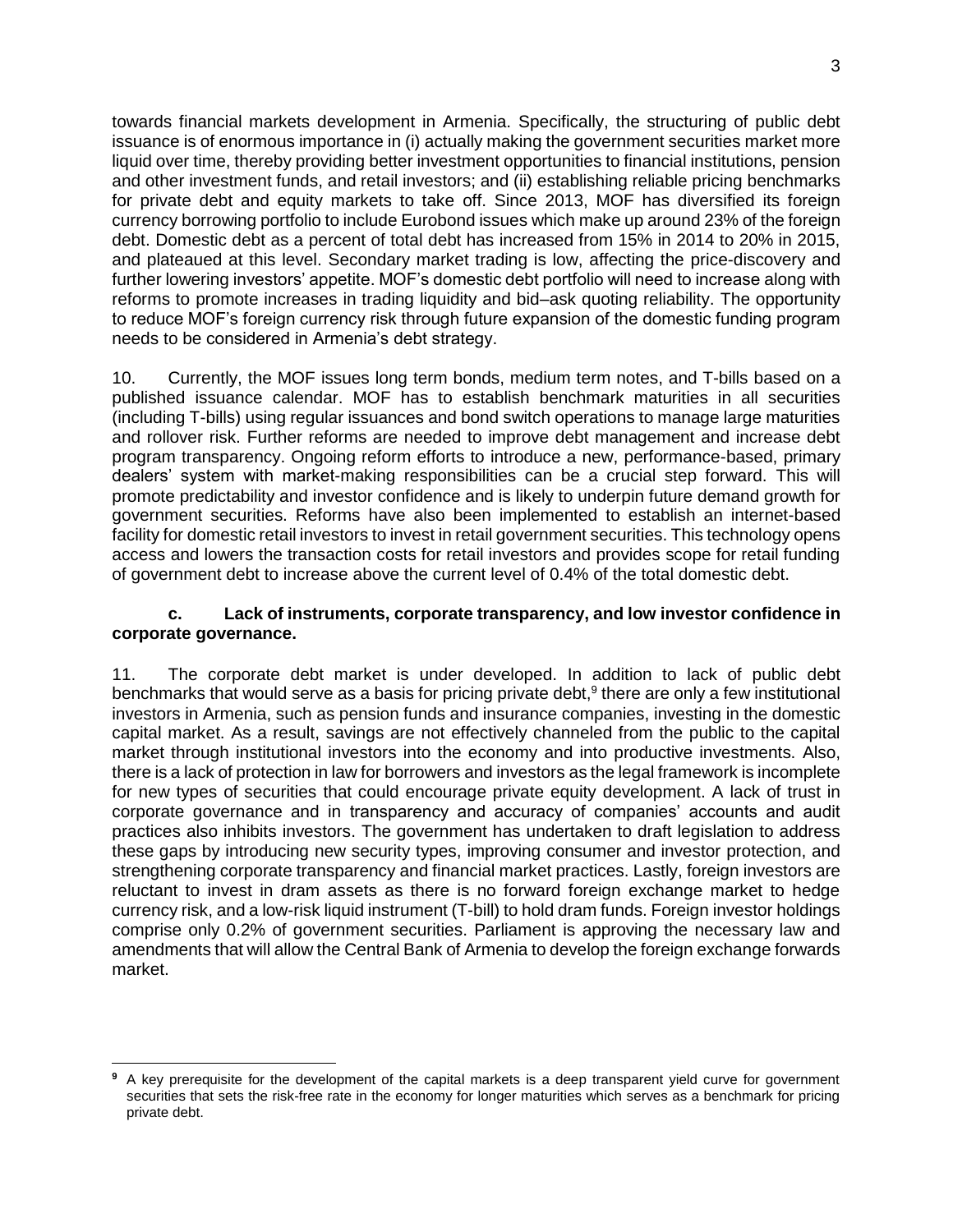## **2. Government Sector Strategy**

12. Armenia's long-term development vision is articulated in the Armenia Development Strategy, 2025, which prioritizes modernizing of public administration and governance. Activities proposed in the strategy are geared towards improving public sector efficiency, growing public revenues and improving their targeted use, improving access to quality services, reducing corruption via transparency of budget decision-making, and increasing civil society participation.<sup>10</sup> The strategy also envisages developing money and capital markets, and increasing the private sector access to affordable credit and equity financing that can support sustainable growth.<sup>11</sup> The Central Bank of Armenia and the Ministry of Finance are initiating broad legal, regulatory, and institutional reforms, which are supported by international donors via technical assistance including by the European Union for debt management, and by the European Bank for Reconstruction and Development, the World Bank, and the International Monetary Fund in capital market reforms. Good coordination is crucial to managing this complex, multi-year reform agenda. The keys to success are the proper sequencing of activities and close interagency coordination under the ambit of the proposed capital market strategy.

## **3. ADB Sector Experience and Assistance Program**

13. In the finance sector, ADB has provided sovereign and non-sovereign support to Armenia. In 2012, the \$40 million sovereign Women's Entrepreneurship Support Sector Development Program included policy actions to strengthen a government loan guarantee scheme for micro and small- to medium-sized enterprises and a financial intermediation loan to eligible financial institutions to support women's micro and small- to medium-sized enterprises. ADB's nonsovereign support included small- to medium-size finance through senior loans to financial institutions (ACBA Credit Agricole, Ardshinvest Bank, Ameriabank, and Inecobank in 2011) and FINCA Microfinance Bank (in 2016) for a total of \$71 million. ADB has supported public sector management reforms in water supply and road transport since 2012, and in the energy sector in 2016 via two Infrastructure Sustainability Support Programs, which focused on institutional reform, identifying funding requirements for road transport and water services, building the capability of the road transport and water sector line ministries, and introducing legal reforms in the power sector to enable market trading including the export of power.

 $\overline{a}$ 

<sup>10</sup> Government of Armenia. 2014. *Armenia Development Strategy for 2014–2025*. Yerevan.

<sup>11</sup> Central Bank of Armenia. 2014. *Strategy of the Central Bank of Armenia, 2015-2017.* Yerevan.